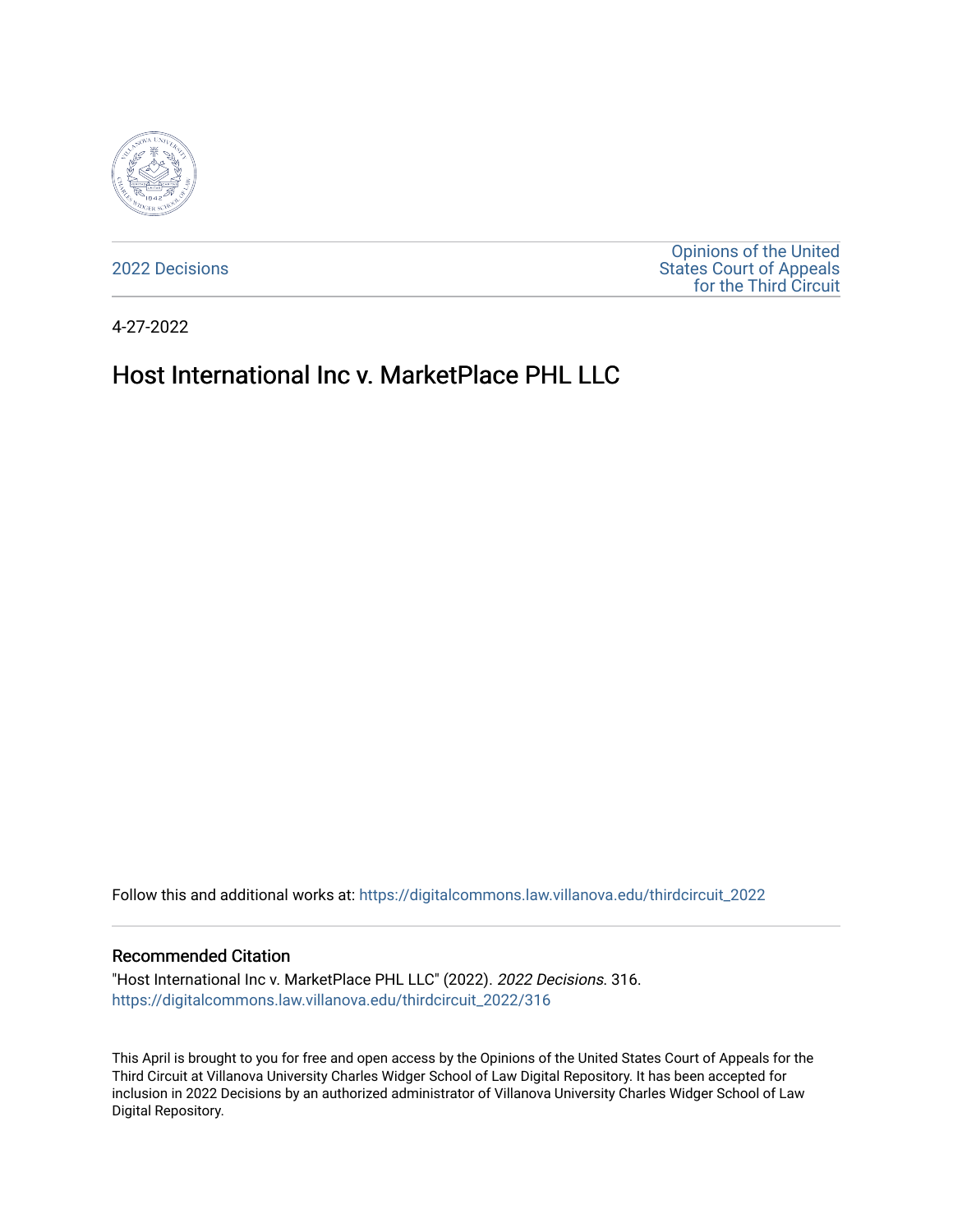#### **PRECEDENTIAL**

# UNITED STATES COURT OF APPEALS FOR THE THIRD CIRCUIT

\_\_\_\_\_\_\_\_\_\_\_\_\_\_

No. 20-2848 \_\_\_\_\_\_\_\_\_\_\_\_\_\_

HOST INTERNATIONAL, INC., Appellant

v.

MARKETPLACE, PHL, LLC, \_\_\_\_\_\_\_\_\_\_\_\_\_\_

On Appeal from United States District Court for the Eastern District of Pennsylvania (D.C. No. 2:19-cv-02036) District Judge: Honorable John M. Gallagher

Argued September 24, 2021

\_\_\_\_\_\_\_\_\_\_\_\_\_\_

Before: CHAGARES, *Chief Judge,* HARDIMAN, and MATEY, *Circuit Judges*.

(Filed:April 27, 2022)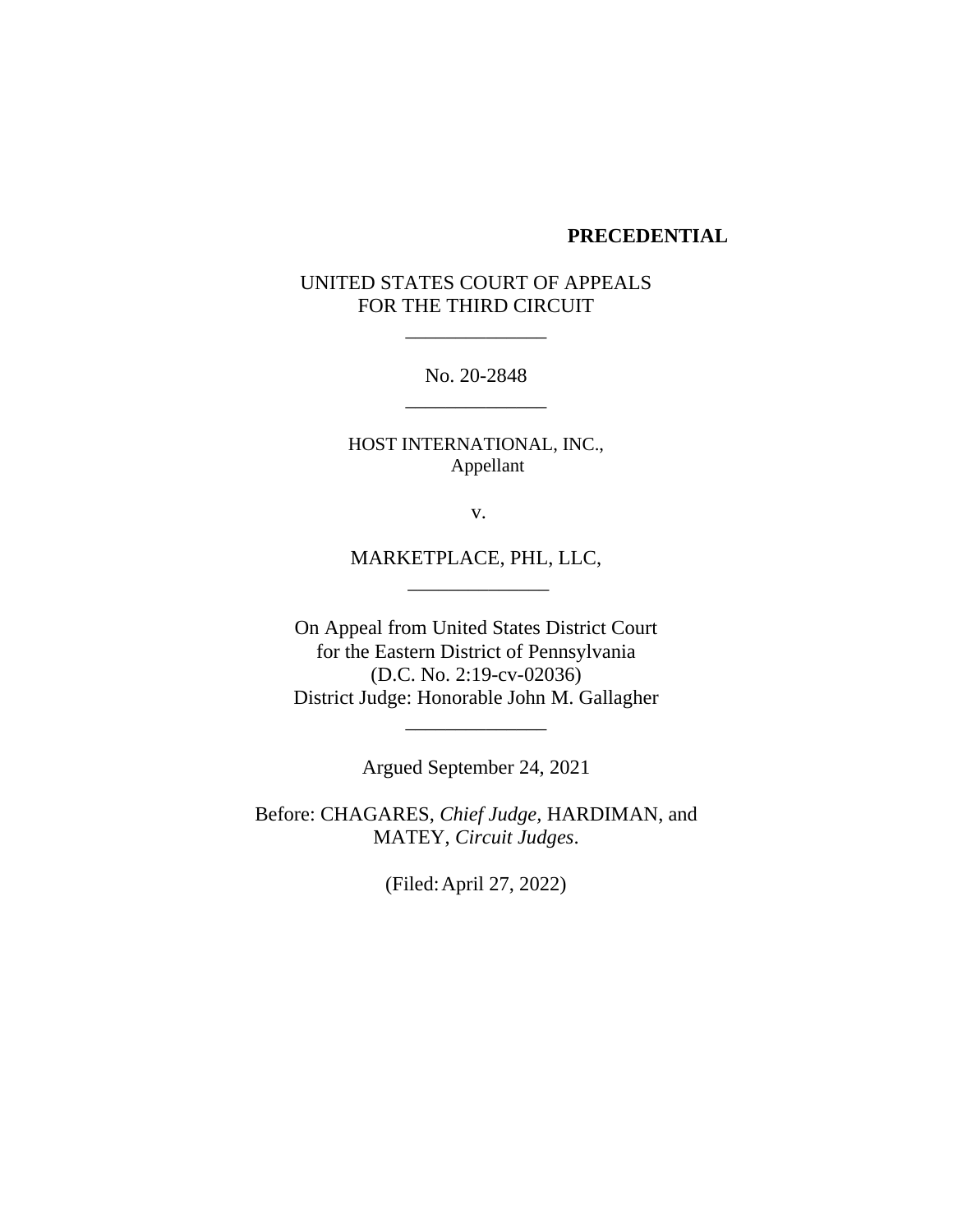Thomas C. Goldstein [ARGUED] Eric F. Citron Goldstein & Russell, PC 7475 Wisconsin Avenue, Suite 850 Bethesda, MD 20814

Howard I. Langer Edward Diver Peter E. Leckman Langer Grogan & Diver, PC 1717 Arch Street, Suite 4130 Philadelphia, PA 19103

R. Paul Yetter Bryce L. Callahan Yetter Coleman LLP 811 Main Street, Suite 4100 Houston, TX 77002 *Counsel for Appellant*

Angelo I. Amador Restaurant Law Center 2055 L Street, NW, 7th Floor Washington, DC 20036

Gabriel K. Gillett Kelsey L. Stimple Jenner & Block LLP 353 North Clark Street, Suite 4500 Chicago, IL 60654 *Counsel for Restaurant Law Center, Amicus Curiae in Support of Appellant*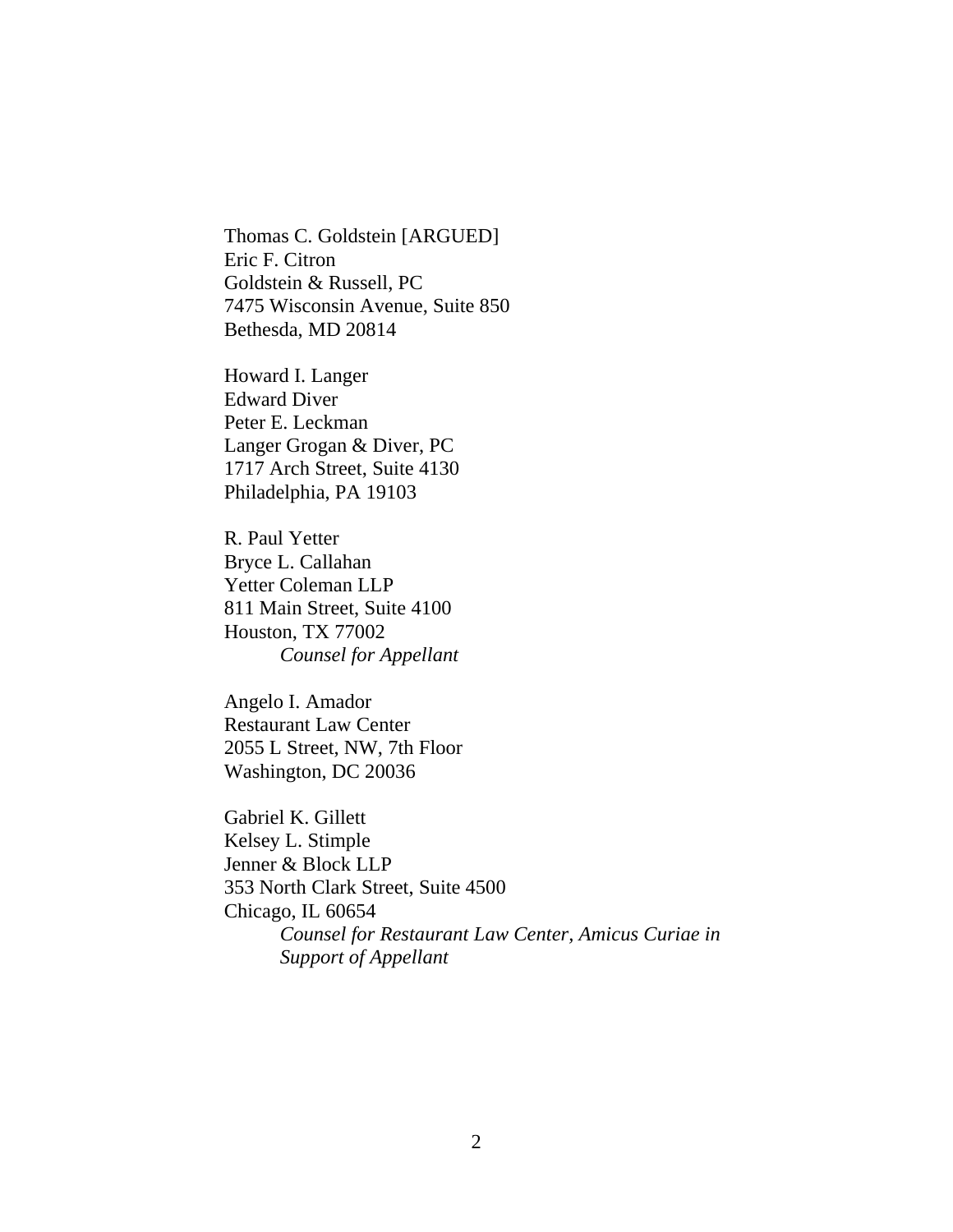Leslie E. John [ARGUED] Jason A. Leckerman Elizabeth P. Weissert Ballard Spahr LLP 1735 Market Street, 51st Floor Philadelphia, PA 19103 *Counsel for Appellee*

# OPINION \_\_\_\_\_\_\_\_\_\_\_\_\_\_

\_\_\_\_\_\_\_\_\_\_\_\_\_\_

MATEY, *Circuit Judge*.

After winning a bid for retail concession space at Philadelphia International Airport ("PHL"), Host International, Inc. ("Host") heard a common question: "Is Pepsi okay?" Host decided that it was not and, eager to pour what it pleased, filed an antitrust action. From that most ordinary origin bubbles up the novel question of whether an exclusive beverage agreement at an airport can be challenged under the federal antitrust laws. We conclude that it cannot, because Host lacks antitrust standing and has not adequately pled a violation of Section 1 of the Sherman Act. So we will affirm the District Court's judgment.

#### **I.**

Host is a familiar face to travelers, operating food, beverage, and merchandise concessions at over 120 airports globally, including PHL. The City of Philadelphia owns PHL and uses a private firm, MarketPlace, PHL, LLC ("MarketPlace"), as landlord. PHL is a big operation, serving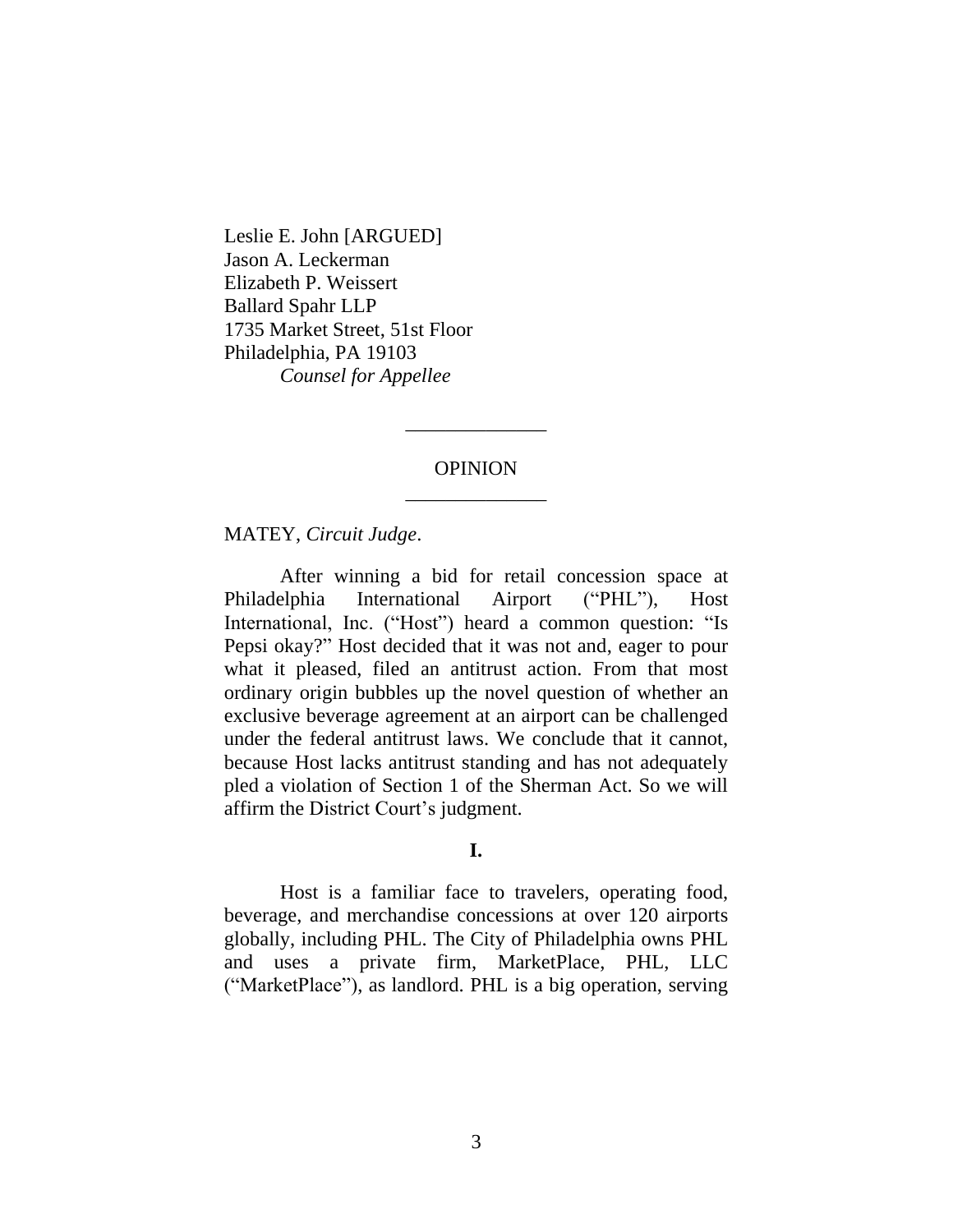more than thirty million passengers each year, and producing equally big food and beverage sales, more than \$100M in 2016.

After a competitive bidding process, Host won two concession spots at PHL, planning to open a coffee shop in one, and a restaurant in the other. But negotiations between Host and MarketPlace for a lease hit a wall when MarketPlace insisted on a term allowing it to "enter into agreements . . . granting . . . third-parties exclusive or semiexclusive rights to be sole providers of certain foods, beverages or other types of products." (App at 24.) That included a "pouring-rights agreement" ("PRA"), "granting a beverage manufacturer, bottler, distributor or other company (e.g., Pepsi or Coca-Cola) the exclusive control over beverage products advertised, sold and served at [PHL]." (App. at 24 (alteration in original)). Host balked and demanded that the PRA be left out. MarketPlace refused, and Host walked away from the deal and into federal court.

Host's Complaint sketches a "scheme to gain control over the sale of beverages at PHL" by tying the PRA to leases for commercial space. (App. at 14.) If successful, Host alleges, MarketPlace would enjoy outsized profits "at the expense of PHL consumers, competing beverage suppliers, and lessees of concession and retail space at PHL." (App. at 15.) Host also alleges that MarketPlace would receive payoffs from a "big soda company" courtesy of an exclusive pouring-rights agreement. (App. at  $16.$ )<sup>1</sup> Host grounds those allegations in two

<sup>&</sup>lt;sup>1</sup> The company's identity has since been publicly revealed as PepsiCo. While PepsiCo is not a party here, MarketPlace alleged "an exclusive third-party beverage company" as one co-conspirator for the Section 1 conspiracy claim.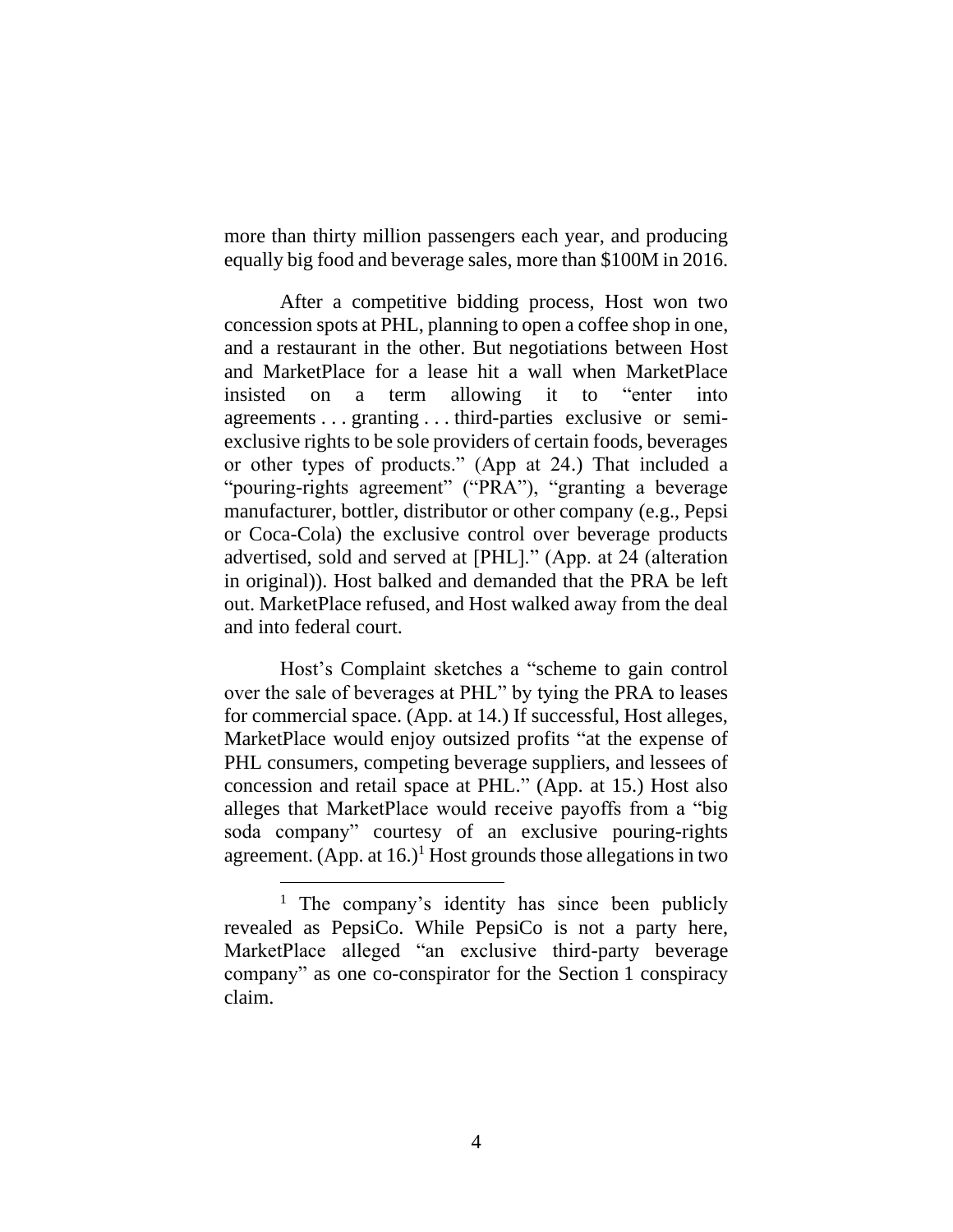theories: 1) an unlawful tying arrangement in violation of Section 1 of the Sherman Act; and 2) an illegal conspiracy and agreement in restraint of trade, another Section 1 violation. 2

MarketPlace moved to dismiss the Complaint under Federal Rule of Civil Procedure 12(b)(6). The District Court held that Host had standing to bring its antitrust claims but granted the motion with prejudice, finding Host failed to adequately plead a relevant geographic market. Host timely appealed, and we will affirm the District Court's judgment.<sup>3</sup>

## **II.**

Surviving a motion to dismiss requires "only enough facts to state a claim to relief that is plausible on its face." *Bell Atl. Corp. v. Twombly*, 550 U.S. 544, 570 (2007). Further, "[w]e accept as true the factual allegations in the complaint, and draw all reasonable inferences in the plaintiff's favor." *Phila. Taxi*, 886 F.3d at 338. But "we are not compelled to

<sup>2</sup> Host does not appeal the District Court's decision to decline supplemental jurisdiction over a third claim for tortious interference.

<sup>3</sup> The District Court had jurisdiction under 28 U.S.C. § 1331 and 15 U.S.C. § 4. We have jurisdiction under 28 U.S.C. § 1291. "We exercise plenary review of the District Court's dismissal of the [Complaint]," *Phila. Taxi Ass'n, Inc. v. Uber Techs., Inc.*, 886 F.3d 332, 338 (3d Cir. 2018) (citation omitted), and "may affirm on any basis supported by the record, even if it departs from the District Court's rationale," *TD Bank N.A. v. Hill*, 928 F.3d 259, 270 (3d Cir. 2019) (citation omitted). Host also moved for an injunction, (ECF No. 50), but because we will affirm the dismissal of Host's Complaint, that motion is moot.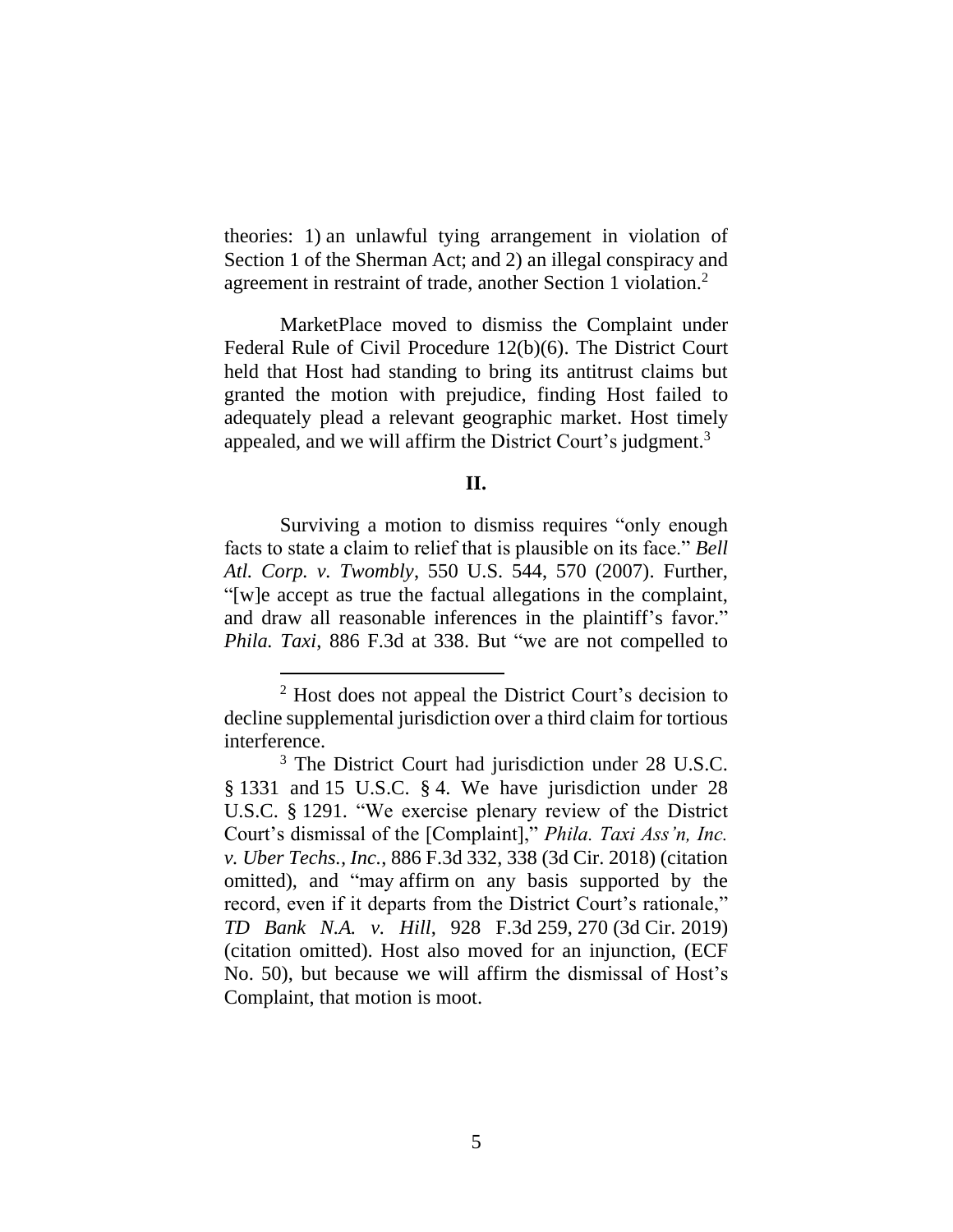accept 'unsupported conclusions and unwarranted inferences.'" *Baraka v. McGreevey*, 481 F.3d 187, 195 (3d Cir. 2007) (quoting *Schuylkill Energy Res., Inc. v. Pa. Power & Light Co.*, 113 F.3d 405, 417 (3d Cir. 1997)). As a result, we draw on "judicial experience and common sense," rather than follow an attenuated chain of assumptions. *Ashcroft v. Iqbal*, 556 U.S. 662, 679 (2009).

Finally, while "it is inappropriate to apply *Twombly*'s plausibility standard with extra bite in antitrust and other complex cases," *W. Penn Allegheny Health Sys., Inc. v. UPMC*, 627 F.3d 85, 98 (3d Cir. 2010), we need not "accept as true a legal conclusion couched as a factual allegation," *Papasan v. Allain*, 478 U.S. 265, 286 (1986) (cited with approval in *Twombly*, 550 U.S. at 555–56); *Iqbal,* 556 U.S. at 678–79 (quoting *Twombly*, 550 U.S. at 555).

## **A. Host Fails to Plead Antitrust Standing**

Despite the sweeping commands of the Sherman and Clayton Acts, courts have read a limit into their text. <sup>4</sup> So while

<sup>4</sup> About four decades ago, around 100 years after the Sherman Act became law, the Supreme Court "observed, the lower federal courts have been 'virtually unanimous in concluding that Congress did not intend the antitrust laws to provide a remedy in damages for all injuries that might conceivably be traced to an antitrust violation.'" *Associated Gen. Contractors v. Cal. State Council of Carpenters*, 459 U.S. 519, 534 (1983) ("*AGC*") (quoting *Hawaii v. Standard Oil Co.*, 405 U.S. 251, 263 n.14 (1972)). But that conclusion "is inferred largely from the perception that the courts construing Section 7 between 1890 and 1914 perceived such a congressional intention and implemented it." John F. Hart,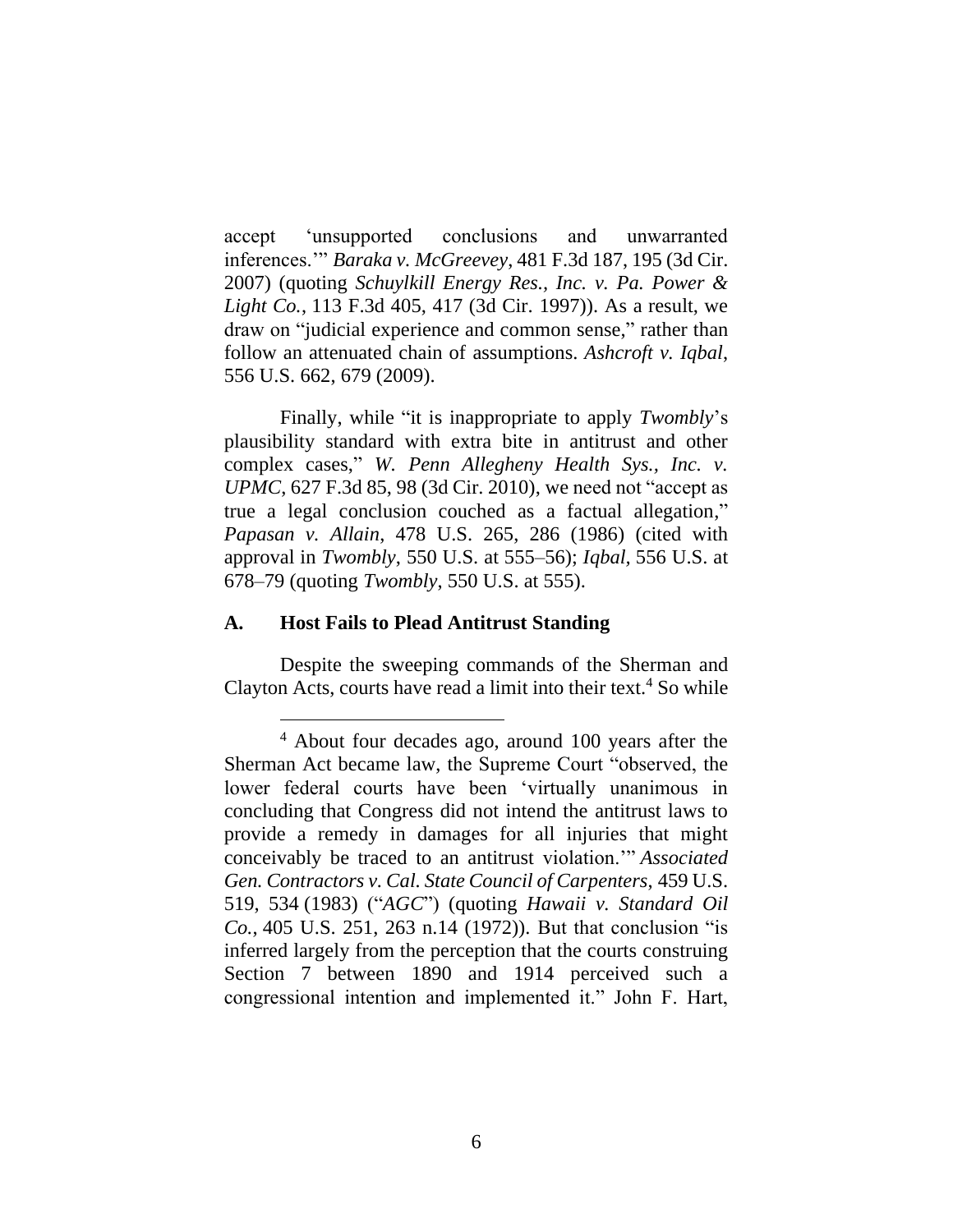Section 4 of the Clayton Act permits enforcement of the Sherman Act through civil suits for treble damages by "any person who shall be injured in his business or property," 15 U.S.C. § 15, courts have decided that not every person may sue. *See Steamfitters Loc. Union No. 420 Welfare Fund v. Philip Morris, Inc.*, 171 F.3d 912, 922 (3d Cir. 1999) (citing *Blue Shield of Virginia v. McCready*, 457 U.S. 465, 477 (1982)). Instead, the cause of action is subject to an additional, a-textual requirement known as "antitrust standing." <sup>5</sup> *See*

*Standing Doctrine in Antitrust Damage Suits, 1890-1975: Statutory Exegesis, Innovation, and the Influence of Doctrinal History*, 59 Tenn. L. Rev. 191, 255–56 (1992). So too with Section 4 of the Clayton Act's direct-injury rule, which "depends in turn on the proposition that the courts had adopted such a restriction between 1890 and 1914." *Id.* In other words, because courts began to stray from the ordinary best meaning of the statutes, the courts concluded their preferred reading reflected the bills passed by Congress and signed into law.

<sup>5</sup> A theory often "stated elliptically and without analytical precision," meaning "[m]any of the cases cannot be reconciled." A. Douglas Melamed et al., Antitrust Law and Trade Regulation: Cases and Materials 1173 (7th ed. 2018). Leaving us with "a murky and mushy analytical framework for . . . the standing of a private antitrust plaintiff." Stephen D. Susman, *Standing in Private Antitrust Cases: Where is the Supreme Court Going?*, 52 Antitrust L.J. 465, 467 (1983). *But see Lexmark Int'l, Inc. v. Static Control Components, Inc.*, 572 U.S. 118, 126–28 (2014) (In *AGC*, "we sought to 'ascertain,' as a matter of statutory interpretation, the 'scope of the private remedy created by' Congress in § 4 of the Clayton Act . . . . Later decisions confirm that [*AGC*] rested on statutory,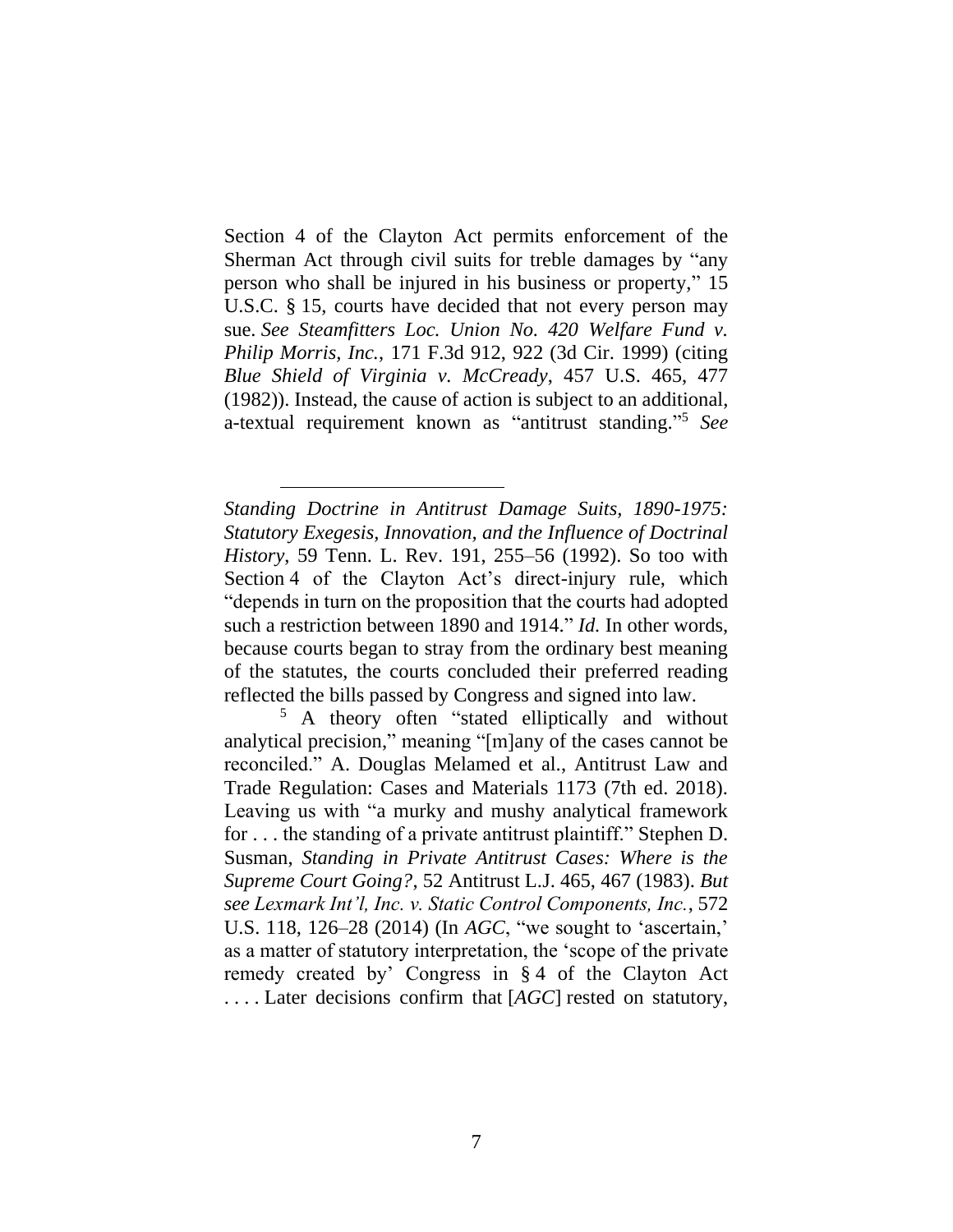*Ethypharm S.A. France v. Abbotts Labs.*, 707 F.3d 223, 232 (3d Cir. 2013) (quoting *City of Pittsburgh v. W. Penn Power Co.*, 147 F.3d 256, 264 (3d Cir. 1998)). While the name echoes the familiar formulation of Article III, the judicially imposed requirement of antitrust standing is far more limiting. *Gulfstream III Assocs., Inc. v. Gulfstream Aerospace Corp.*, 995 F.2d 425, 429 (3d Cir. 1993). So even though "'[h]arm to the antitrust plaintiff is sufficient to satisfy the constitutional standing requirement of injury in fact,' courts must also consider 'whether the plaintiff is a proper party to bring a private antitrust action.'" *Phila. Taxi*, 886 F.3d at 343 (quoting *AGC*, 459 U.S. at 535 n.31).

Naturally, determining who is a "proper party" is complicated by a consideration of generalized concepts like "foreseeability and proximate cause, directness of injury, certainty of damages and privity of contract." *Gulfstream*, 995 F.2d at 429 (quoting *AGC*, 459 U.S. at 532–33). And so courts whipped up a list of factors:

> (1) the causal connection between the antitrust violation and the harm to the plaintiff and the intent by the defendant to cause that harm, with neither factor alone conferring standing; (2) whether the plaintiff's alleged injury is of the type for which the antitrust laws were intended to provide redress; (3) the directness of the injury, which addresses the concerns that liberal application of standing principles might produce speculative claims; (4) the existence of more direct victims of the alleged antitrust violations;

not 'prudential,' considerations." (quoting *AGC*, 459 U.S. at 529)).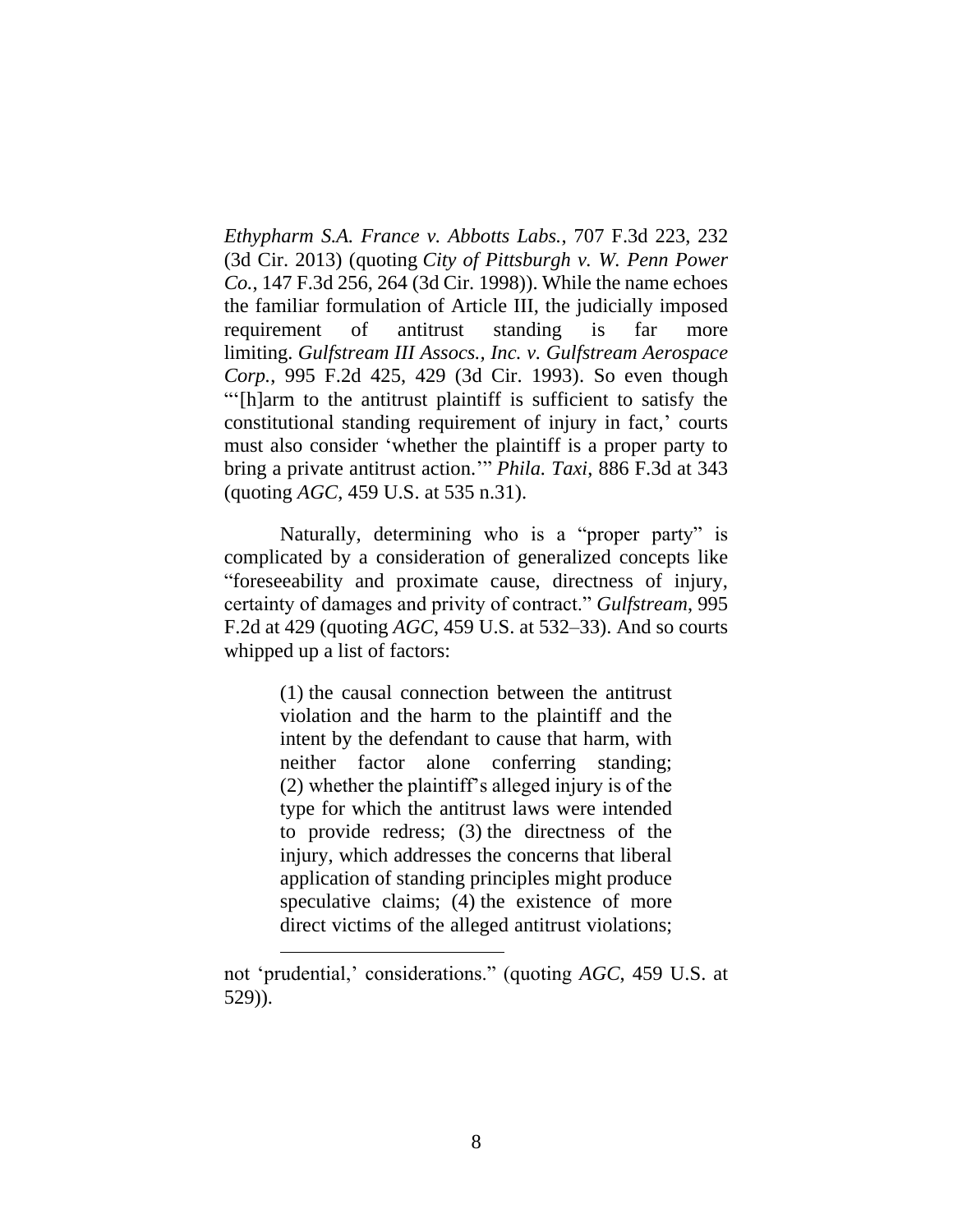and (5) the potential for duplicative recovery or complex apportionment of damages.

*In re Lower Lake Erie Iron Ore Antitrust Litig*., 998 F.2d 1144, 1165–66 (3d Cir. 1993) (citing *AGC*, 459 U.S. at 545). <sup>6</sup> But we need not pore over the list, as one, the absence of antitrust injury, is enough to affirm the District Court's judgment.

1. There is No Antitrust Injury on These Facts

"The second [*AGC*] factor, antitrust injury, 'is a necessary . . . condition of antitrust standing.' If it is lacking, [a court] need not address the remaining *AGC* factors." *Ethypharm*, 707 F.3d at 233 (quoting *Barton & Pittinos, Inc. v. SmithKline Beecham Corp.*, 118 F.3d 178, 182 (3d Cir. 1997)). We start our search there, looking for an "injury of the type the antitrust laws were intended to prevent and that flows from that which makes defendant['s] acts unlawful." *Brunswick Corp. v. Pueblo Bowl-O-Mat, Inc.*, 429

<sup>6</sup> Determining when to dive into this analysis is similarly murky. *Compare Hanover 3201 Realty, LLC v. Vill. Supermarkets, Inc.*, 806 F.3d 162, 171 (3d Cir. 2015) ("We begin with antitrust standing."), *with Lifewatch Servs. Inc. v. Highmark Inc.*, 902 F.3d 323, 341 (3d Cir. 2018) (addressing antitrust standing after addressing the pled antitrust violation). But rather than getting lost, courts often "assume the existence of a violation and then ask whether the . . .standing elements are shown." Phillip E. Areeda & Herbert Hovenkamp, Antitrust Law: An Analysis of Antitrust Principles and Their Application, ¶ 335f (4th ed. 2014). And because we can dismiss solely for lack of antitrust standing, we begin there. *See W. Penn*, 147 F.3d at 269 (affirming the district court's dismissal for lack of antitrust standing).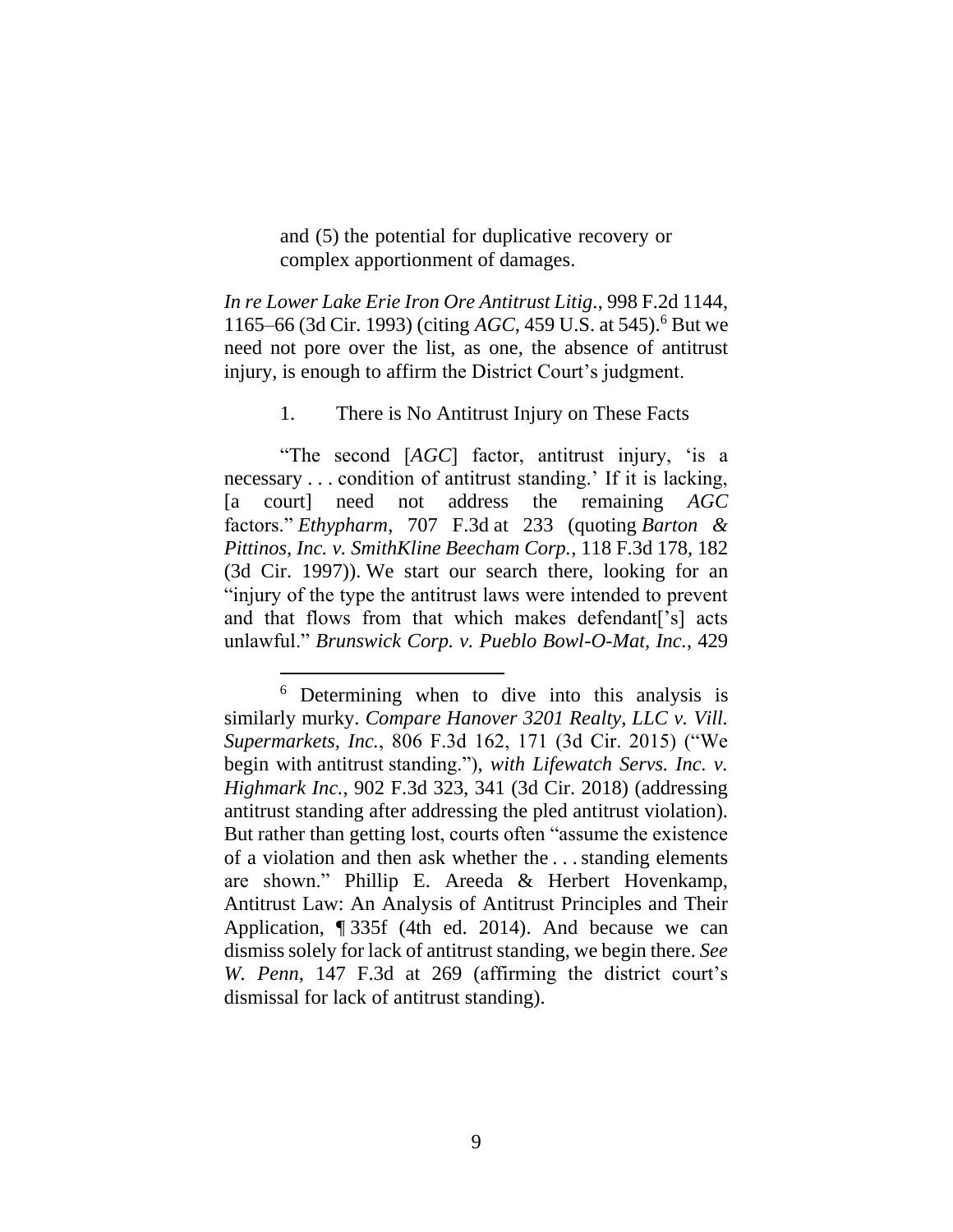U.S. 477, 489 (1977). Somewhat circular, but it means the "challenged conduct affected the prices, quantity or quality of goods or services, not just [the plaintiff's] own welfare." *Mathews v. Lancaster Gen. Hosp.*, 87 F.3d 624, 641 (3d Cir. 1996) (quotations omitted). All of which "aims to protect competition, not competitors," consistent with the judicial gloss on the antitrust laws. *Id.* And the injury required for antitrust standing must flow from the unlawful nature of defendants' acts. *See* 15 U.S.C. § 15(a).

Accepting Host's argument, the District Court reasoned that "the alleged antitrust injury" is "exclusion from PHL." (App. at 9.) But Host was not excluded; Host chose to walk away from the table because it did not like the lease terms MarketPlace offered. And the conclusion that Host pled a plausible antitrust injury stretches the boundaries of antitrust law too far. First, because a breakdown in contract negotiations is outside the Sherman Act's scope; second, because injury to competitors, rather than to competition, is beyond the law's sphere.

# *i. Failure to Secure Preferred Contractual Terms is Not an Antitrust Injury*

Begin with the narrow contours of Host's claim. MarketPlace selected Host to develop retail space and offered a proposed lease. Host did not like the terms and, weighing its options, declined the offer. It is a scenario that plays out across the nation daily, in transactions big and small. But it is not an antitrust injury because competition has not been suppressed. Host has not been excluded from any market nor forced to purchase non-alcoholic beverages from anyone.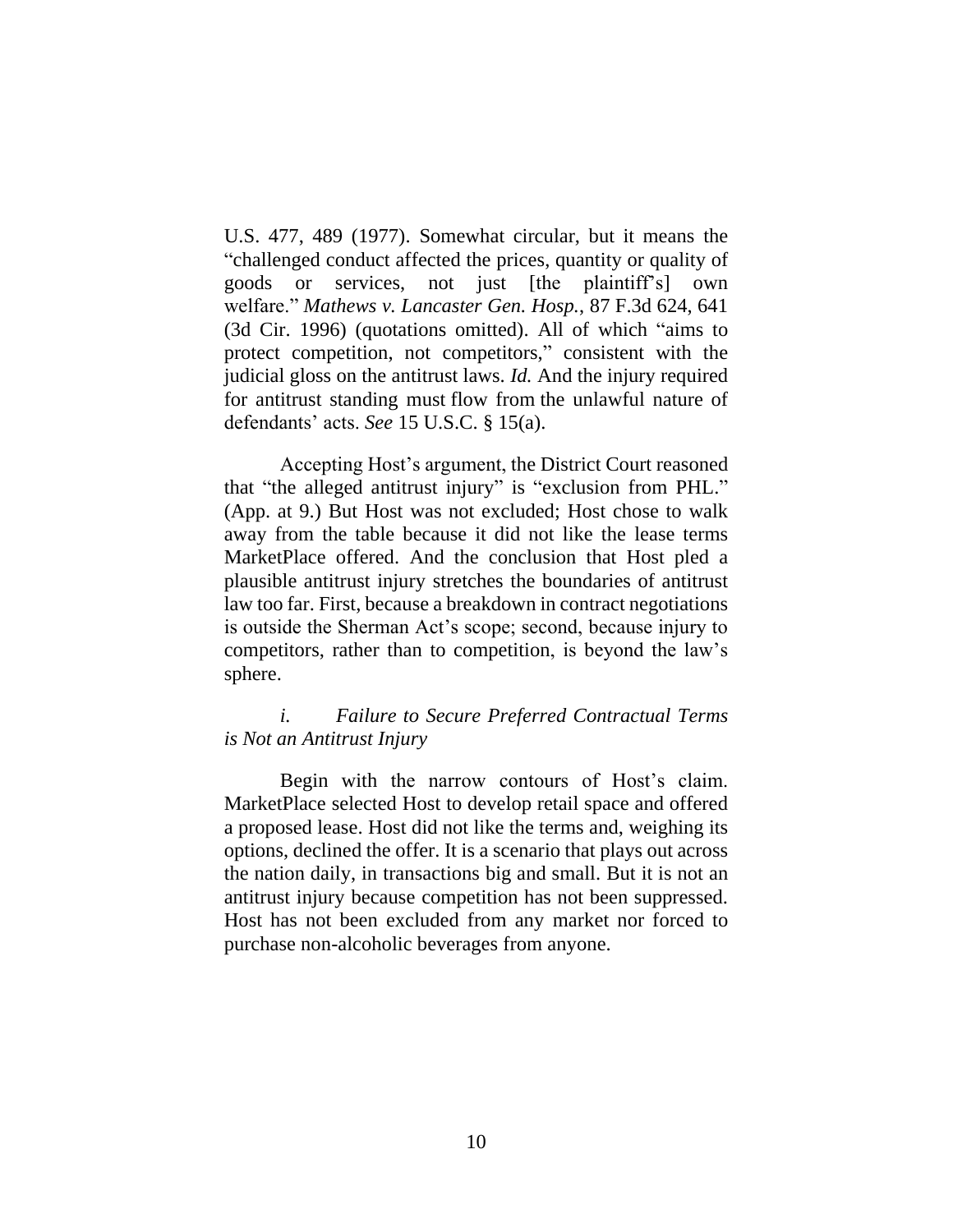True, refusing to deal can sometimes establish an antitrust claim under Section 2.<sup>7</sup> Likewise, a group decision among competitors to boycott a firm might constitute a claim under Section 1. And a host of common law claims sounding in contract, quasi-contract, and tort could come into play. *See JetAway Aviation, LLC v. Bd. of Cty. Comm'rs*, 754 F.3d 824, 855 (10th Cir. 2014) (per curiam) (Tymkovich, J., concurring); *E. Food Servs., Inc. v. Pontifical Catholic Univ. Servs. Ass'n, Inc.*, 357 F.3d 1, 9 (1st Cir. 2004).

But Host seeks something novel: recognition that failing to contract for commercial space states a Section 1 claim. We decline that invitation. An objectionable term in a commercial agreement, without more, is not an antitrust violation because "[d]espite [Section 1's] seemingly absolute language," only *unreasonable* agreements in restraint of trade are antitrust violations under the Sherman Act. *W. Penn*, 627 F.3d at 99 (citations omitted). Host's Complaint alleges how the exclusive beverage agreement and the PRA are undesirable, but not how they are unreasonable restraints. Host surely prefers a broader set of options for its sublessees, but that does not create a duty on MarketPlace because "[a]s a general rule, businesses are free to choose the parties with whom they will deal, as well as the prices, terms, and conditions of that dealing." *See Pac. Bell Tel. Co. v. linkLine Commc'ns, Inc.*,

<sup>&</sup>lt;sup>7</sup> But only among competitors, and only if the parties have a history of dealing paired with facts suggesting "a willingness to forsake short-term profits to achieve an anticompetitive end." *Verizon Commc'ns Inc. v. L. Offs. of Curtis V. Trinko, LLP*, 540 U.S. 398, 409 (2004) (citing *Aspen Skiing Co. v. Aspen Highlands Skiing Corp.*, 472 U.S. 585 (1985)).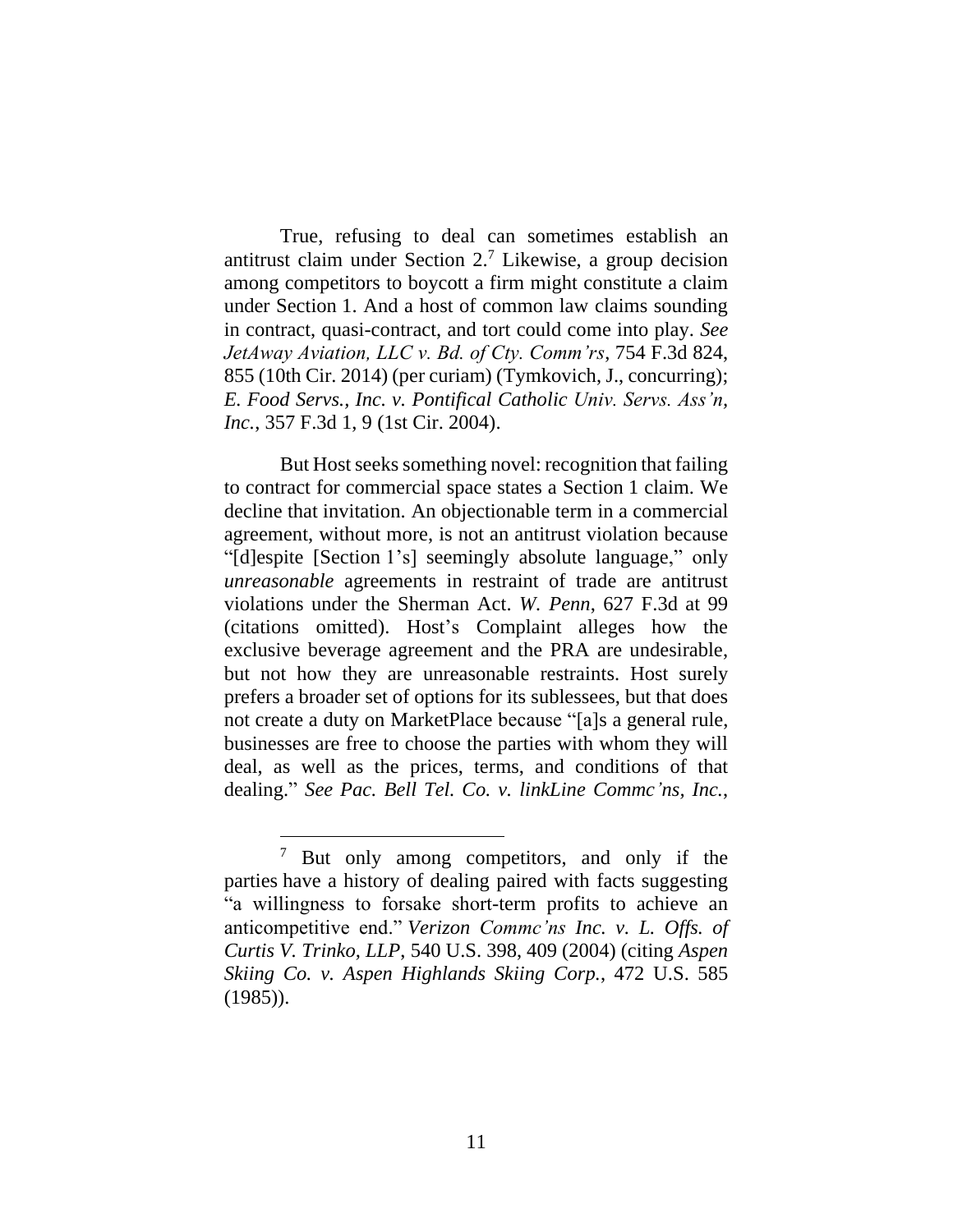555 U.S. 438, 448 (2009). As a result, Host does not have an antitrust injury sufficient to confer standing.

#### *ii. Host Alleges Harm Only to Itself*

Refusing to agree to a contract also cannot state a plausible Section 1 injury because it is now "axiomatic that the antitrust laws were passed for 'the protection of *competition*, not *competitors*.'" *Brooke Grp. Ltd. v. Brown & Williamson Tobacco Corp.*, 509 U.S. 209, 224 (1993) (quoting *Brown Shoe Co. v. United States*, 370 U.S. 294, 320 (1962)). Even if that axiom comes from the courts, not Congress, it is still a binding limitation on our review.

The District Court recognized, "[d]espite references of potential harm to others, . . . Host seeks remedy for its injury alone, and that injury is its exclusion from PHL." (App. at 9.) But, once again, pleading an antitrust injury requires a plaintiff to "prove that [the] challenged conduct affected the prices, quantity or quality of goods or services, not just [its] own welfare." *Mathews*, 87 F.3d at 641 (quotations omitted); *see also Eisai*, *Inc. v. Sanofi Aventis U.S., LLC*, 821 F.3d 394, 403 (3d Cir. 2016) (citing *W. Penn,* 627 F.3d at 100). <sup>8</sup> Host

<sup>8</sup> Host's speculations do not alter that conclusion. The Complaint references, anecdotally, that a pouring rights agreement "at one airport, . . . resulted in the exclusion of three of four premium brands of bottled water." (App. at 21). And "[i]n another market study, 17% of respondents indicated it is essential that the water they purchase be natural spring water." (App. at 22.) Taking both in the light most favorable to Host, we can infer: 1) that a market study was conducted at some airport, somewhere, sometime; and 2) in a separate study, around 1.7 of every ten consumers—perhaps at airports,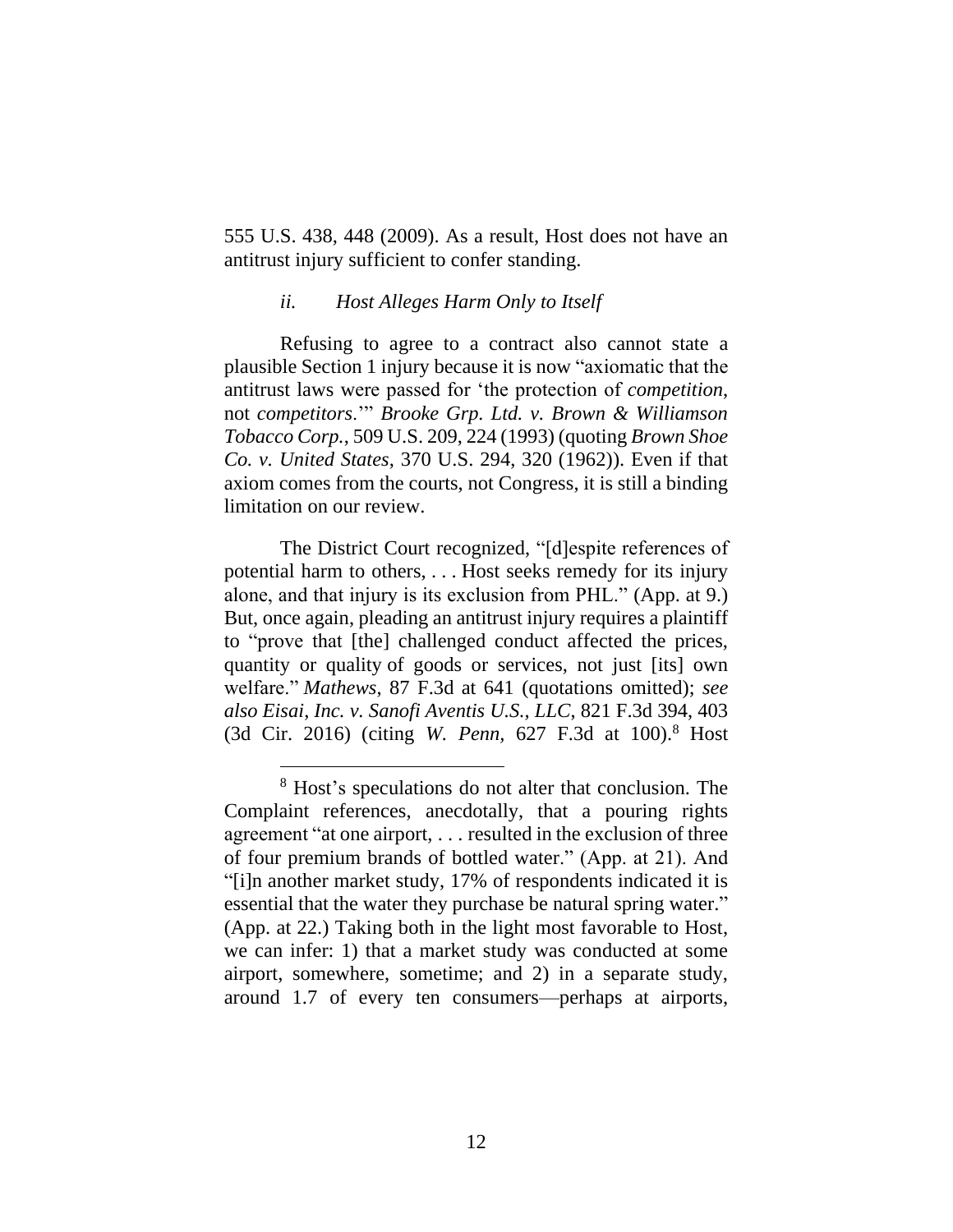"estimates [under the PRA] . . . costs at its existing units would increase by over 30%," noting, for example, "the price increase for regular non-premium water is more than 40% for a smaller serving size." (App. at 21.) But that is harm only to Host's "own welfare," which is not our focus. *Mathews*, 87 F.3d at 641. Host fails to plead facts tending to show that *consumer* prices would increase under the PRA because it does not follow that Host's costs must be passed on to consumers. The PRA might just as easily secure lower or discounted beverage prices for smaller subtenants who could not access volume discounts and decrease prices for consumers. *See Eisai*, 821 F.3d at 403 ("[E]xclusive dealing arrangements . . . can also offer consumers various economic benefits, such as assuring them the availability of supply and price stability."); *Race Tires Am., Inc. v. Hoosier Racing Tire Corp.*, 614 F.3d 57, 76 (3d Cir. 2010) ("[I]t is widely recognized that in many circumstances [exclusive dealing arrangements] may be highly efficient—to assure supply, price stability, outlets, investment, best efforts or the like—and pose no competitive threat at all.") (quoting *E. Food Servs.*, 357 F.3d at 8)). And what is more, Host is not even required to purchase non-alcoholic beverages under the PRA.

Host also contends that "MarketPlace and [PHL] have attempted to cause and have in fact caused . . . competitive harm . . *. potentially* to other lessors/sublessors at PHL, as well as to competing beverage suppliers shut out of the market under pouring rights and consumers of beverages and other products at PHL." (App. at 28 (emphasis added).) But Host's

perhaps not— really liked spring water. We cannot infer that the quality of non-alcoholic beverages at PHL under the PRA would not be comparable. Or much else for that matter.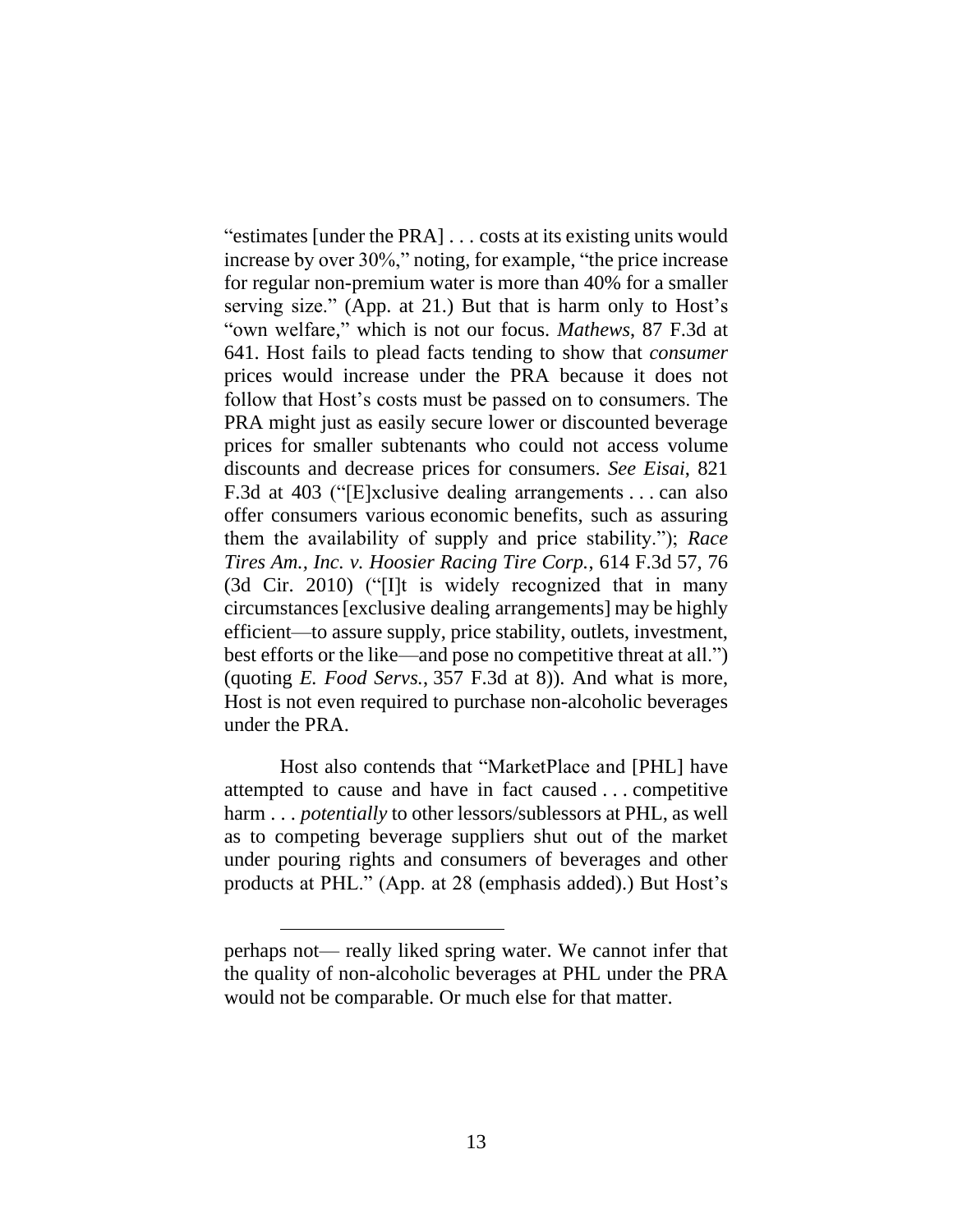Complaint lacks any facts alleging harm to other PHL tenants and potential harms do not suffice. To recover treble damages under Section 4 of the Clayton Act, "a plaintiff must make some showing of *actual injury* attributable to something the antitrust laws were designed to prevent," not potential injury. *J. Truett Payne Co. v. Chrysler Motors Corp.*, 451 U.S. 557, 558 (1981) (emphasis added). And most importantly, competing beverage suppliers were not "shut out" of the market unilaterally; they participated in a competitive bidding process that PepsiCo simply won.<sup>9</sup>

Sailing a straight course through the murky waters of antitrust injury challenges courts to avoid the siren songs of illusory harm. That is why the doctrine "requires every plaintiff to show that its loss comes from acts that reduce output or raise prices to consumers" in the relevant market. *Chicago Prof'l Sports Ltd. P'ship v. Nat'l Basketball Ass'n*, 961 F.2d 667, 670 (7th Cir. 1992) (collecting cases). Host does not and, for that reason, cannot state a claim for relief.

<sup>&</sup>lt;sup>9</sup> It is telling that the same competitive bidding process that resulted in the PRA also awarded Host the two retail concession spaces, (App. at 24–25) a process Host agrees was competitive. (Opening Br. at 15.) Understandably, as "[i]t is well established that competition among businesses to serve as an exclusive supplier should actually be *encouraged*." *Race Tires*, 614 F.3d at 83; *see also Menasha Corp. v. News Am. Mktg. In-Store, Inc*., 354 F.3d 661, 663 (7th Cir. 2004) (competition to be an exclusive supplier "is a vital form of rivalry, and often the most powerful one, which the antitrust laws encourage rather than suppress.").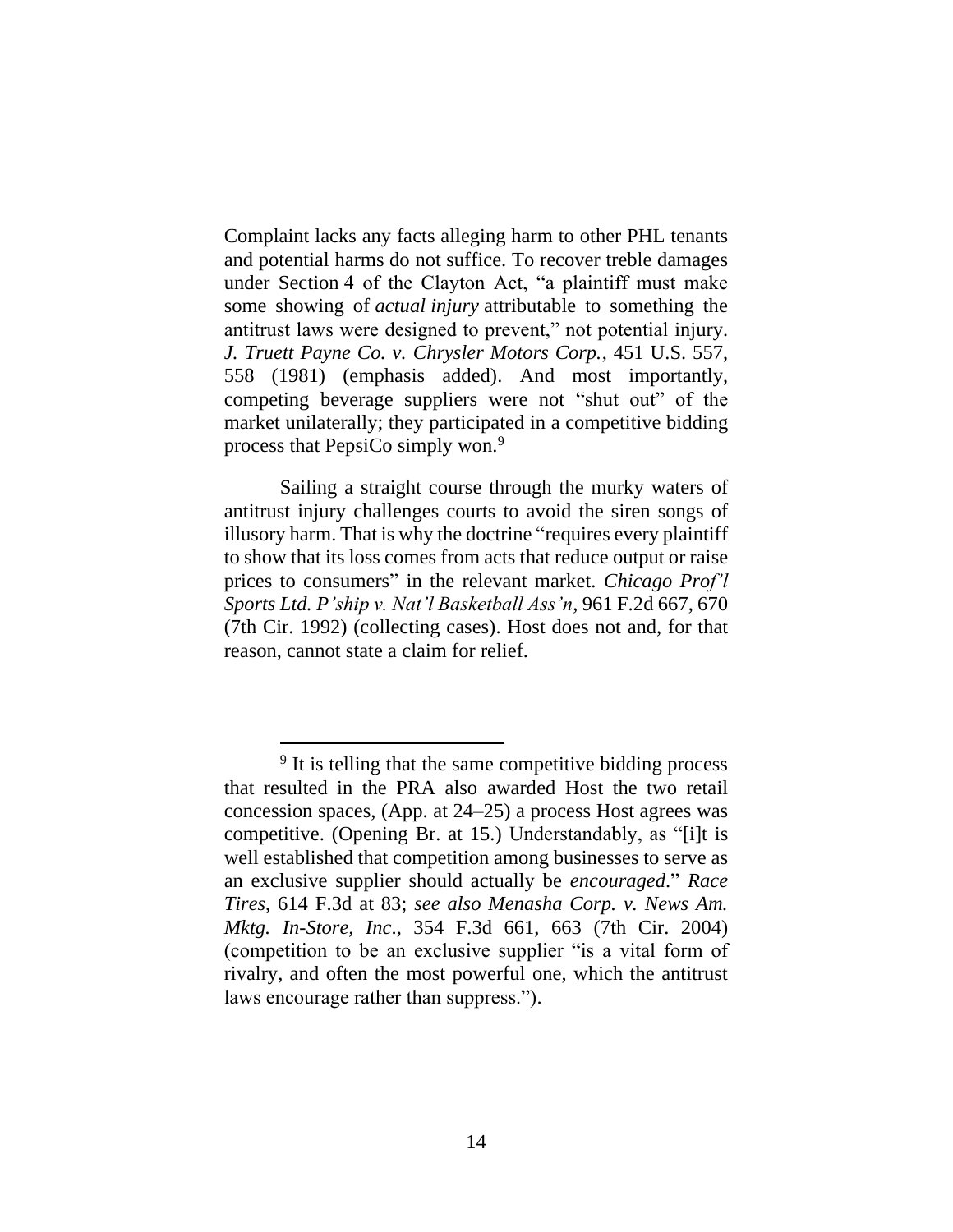## **B. The Tying Claim**

While Host's failure to plead antitrust standing defeats both its Section 1 claims,<sup>10</sup> we note a deeper problem with using a "tying theory" on these facts. Tying refers to "selling one good (the tying product) on the condition that the buyer also purchase another separate good (the tied product)." *Race Tires*, 614 F.3d at 75 (quoting *Harrison Aire, Inc. v. Aerostar Int'l, Inc.*, 423 F.3d 374, 385 (3d Cir. 2005)).<sup>11</sup>

That is not the case here. Host strains to argue that a lease provision limiting the use of MarketPlace's property forces Host's sublessees to purchase something they may not want. But we "are not bound to accept as true a legal conclusion couched as a factual allegation." *Twombly*, 550 U.S. at 555 (quoting *Papasan*, 478 U.S. at 286). It also requires Olympic-level gymnastics to bound across the floor from a publicly bid leased space to a tying agreement. Among the leaps: Host is not "purchasing" non-alcoholic beverages (when instead its tenants might); Host is not "forced" to purchase nonalcoholic beverages (when instead the PRA only limits Host's sublessees' choice of vendors). Thankfully, "we are not

<sup>10</sup> Host also alleged that MarketPlace's conduct violated Section 1 of the Sherman Act because it constituted an unlawful restraint of trade. But because Host has not adequately alleged an antitrust injury, Host's generic Section 1 claim fails.

<sup>11</sup> We have viewed tying cases to implicate rule of reason analysis. *Town Sound & Custom Tops, Inc. v. Chrysler Motors Corp*., 959 F.2d 468, 477, 482 (3d Cir. 1992) (en banc). But because Host has not proven the existence of a tie, we need not address whether the District Court erred in not analyzing the claim under the rule of reason.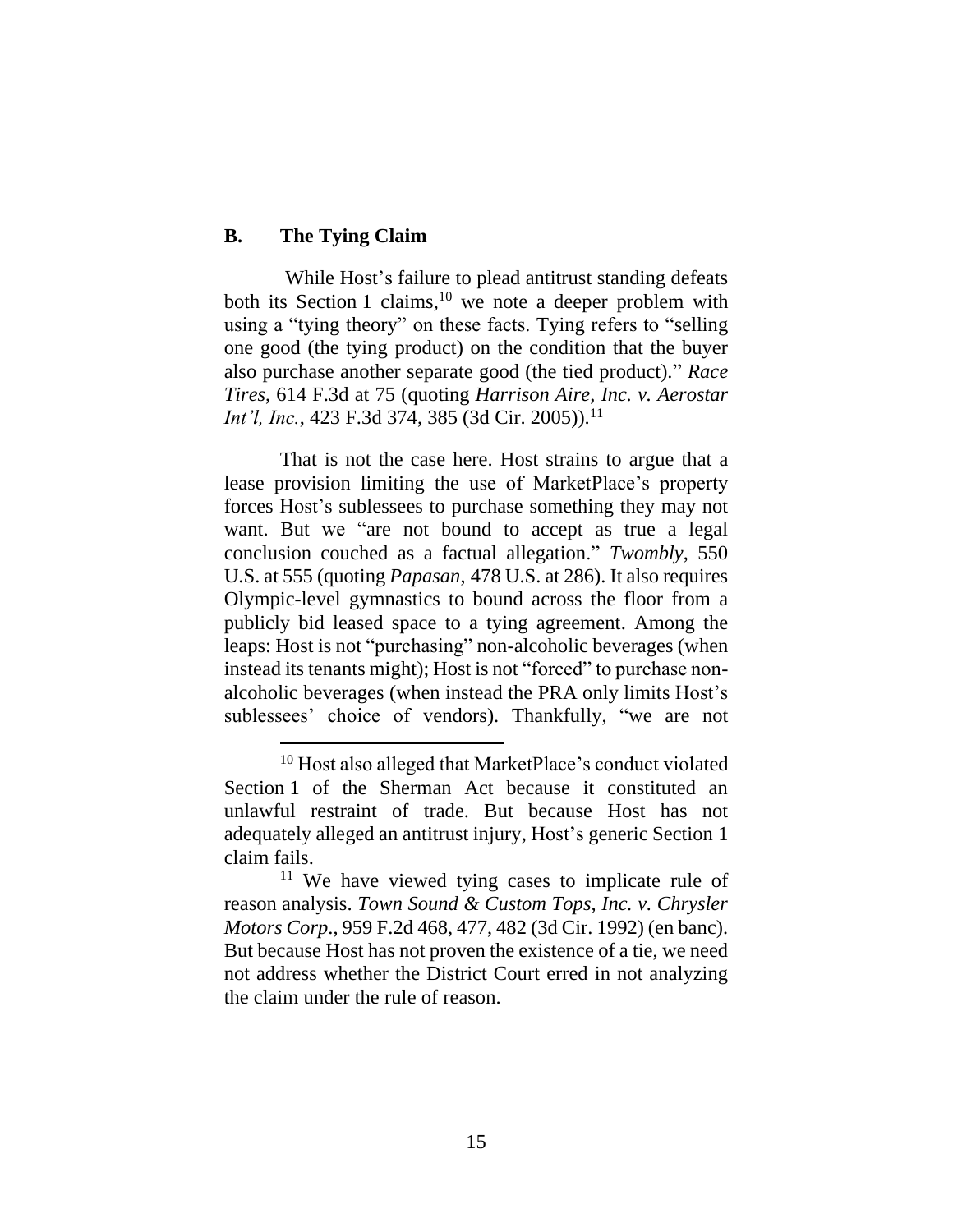compelled to accept 'unsupported conclusions and unwarranted inferences,'" *Baraka*, 481 F.3d at 195 (quoting *Schuylkill,* 113 F.3d at 417) and can rely instead on ordinary understanding, *Iqbal*, 556 U.S. at 679. Understanding that draws on the "essential characteristic of an invalid tying arrangement," namely "the seller's exploitation of its control over the tying product to force the buyer into the purchase of a tied product." *Jefferson Par. Hosp. Dist. No. 2 v. Hyde*, 466 U.S. 2, 12 (1984), *abrogated on other grounds by Ill. Tool Works Inc. v. Indep. Ink, Inc.*, 547 U.S. 28 (2006).

At bottom, Host alleges the proposed lease demands purchasing non-alcoholic beverages under the PRA. If that sounds familiar, it is, because it again recasts the PRA contract restriction as a product. But even if it were, Host would be obligated to "purchase" the tied product because of the lease agreement, not because of MarketPlace's market power over the tying product. "The flaw in this argument is that the essential element of coercion on the part of the product seller is absent completely from the facts." *Aquatherm Indus., Inc. v. Fla. Power & Light Co.*, 145 F.3d 1258, 1263 (11th Cir. 1998). If anything, that is an issue of contract law rather than antitrust law. MarketPlace's control over the non-alcoholic beverage suppliers at PHL does not stem from market power; it stems from its role as a landlord.<sup>12</sup> *See Queen City Pizza, Inc. v.* 

<sup>12</sup> *See E. Food Servs.*, 357 F.3d at 4 ("The university, like most landlords, controls who may set up shop on its premises. It could act as the sole on-campus supplier of food and beverages, allow multiple suppliers, or give exclusive access to one supplier."); *JetAway*, 754 F.3d at 857–58 (Tymkovich, J., concurring) ("No one disputes that the Airport may control access to its own premises, . . . [and] strictly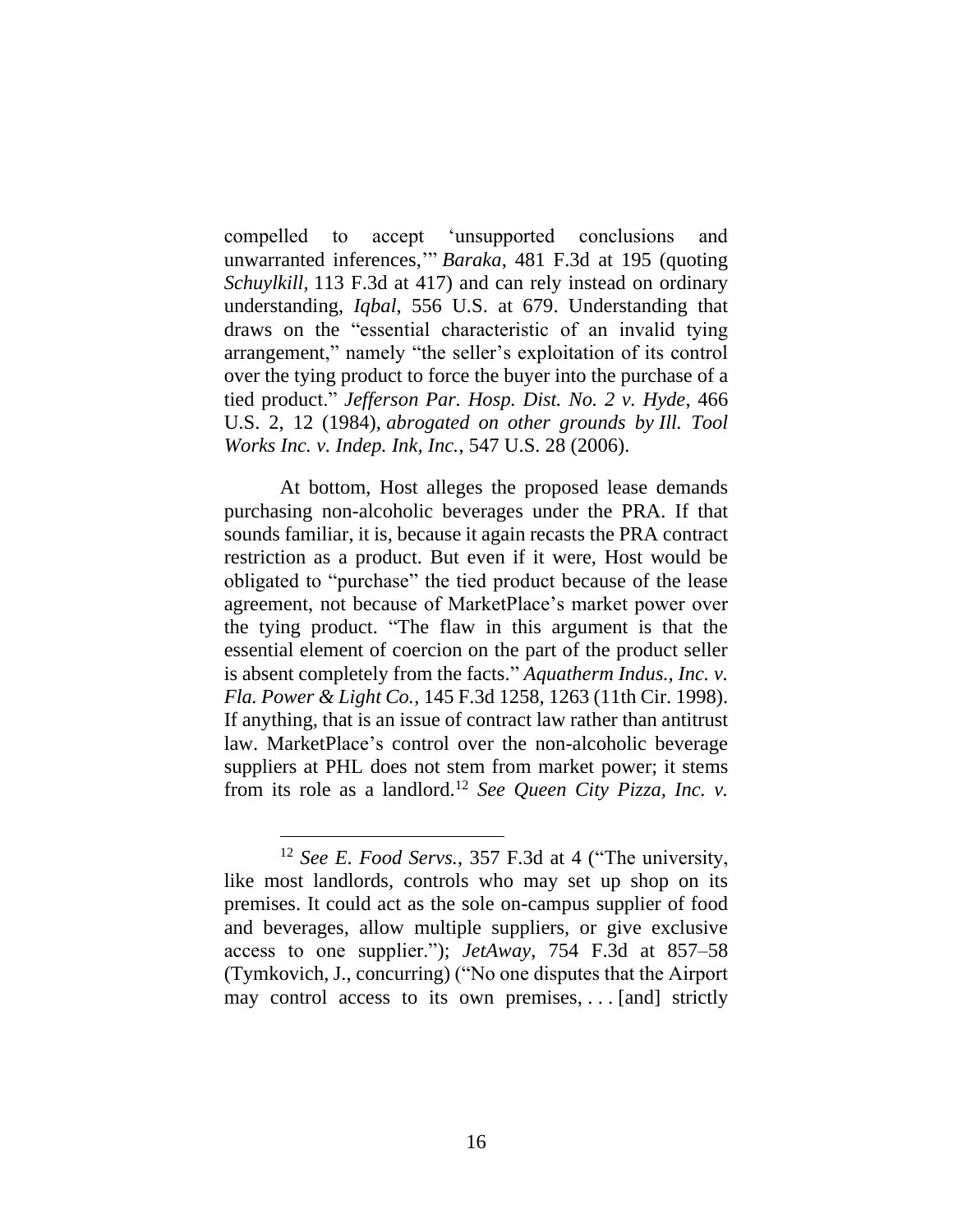*Domino's Pizza, Inc.*, 124 F.3d 430, 441 (3d Cir. 1997). Antitrust plaintiffs cannot simply frame their contract claims in a clever way to pursue treble damages.<sup>13</sup>

<sup>13</sup> An illegal tying scheme requires that "the seller possesses market power in the tying product market." *Town Sound*, 959 F.2d at 477. The necessary market power "is the power to force a purchaser to do something that he would not do in a competitive market" and can be "inferred from the seller's possession of a predominant share of the market." *Eastman Kodak Co. v. Image Tech. Servs*.*, Inc.*, 504 U.S. 451, 464 (1992) (quotations omitted). "[T]he court calculates the market share in the relevant product markets" from the geographic market, the "area in which a potential buyer may rationally look for the goods or services he seeks." *Gordon v. Lewistown Hosp*., 423 F.3d 184, 212 (3d Cir. 2005). But because Host has failed to plead that MarketPlace "forced" Host to "purchase" a separate "product," we need not address whether a single airport can constitute a geographic market. *See Town Sound*, 959 F.2d at 477. Federal courts are not economists, and we should avoid an unnecessary "ramble through the wilds of economic theory." *United States v. Topco Assocs., Inc.*, 405 U.S. 596, 609 n.10 (1972).

control its concessionaires and the services they supply."); *see also Christy Sports, LLC v. Deer Valley Resort Co.*, 555 F.3d 1188, 1193 (10th Cir. 2009) ("[A] resort has no obligation under the antitrust laws to allow competitive suppliers of ancillary services on its property. A theme park, for example, does not have to permit third parties to open restaurants, hotels, gift shops, or other facilities within the park.").